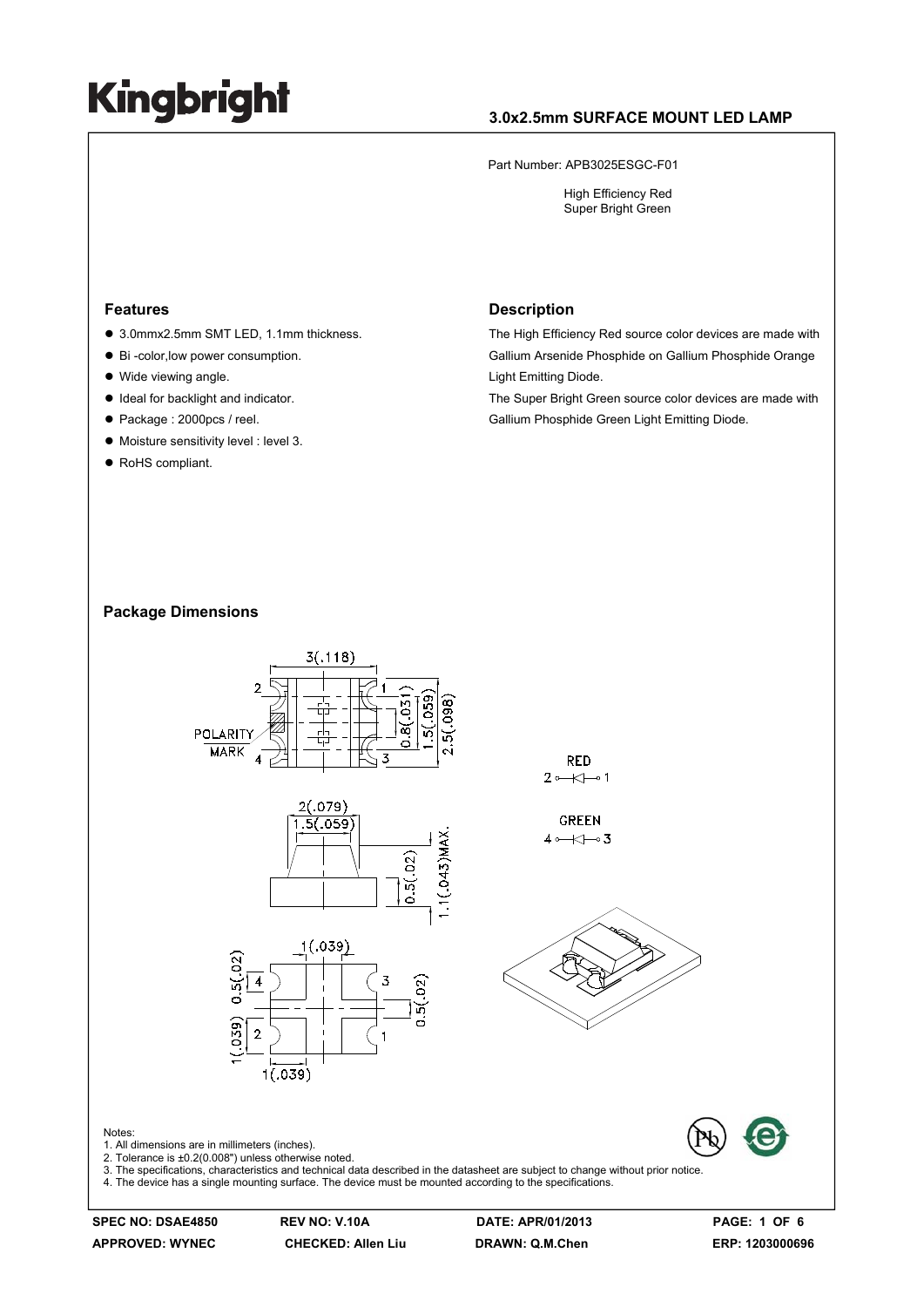#### **Selection Guide**

| Part No.        | <b>Dice</b>                     | Lens Type          | Iv (mcd) [2]<br>@ 20mA |       | Viewing<br>Angle [1] |
|-----------------|---------------------------------|--------------------|------------------------|-------|----------------------|
|                 |                                 |                    | Min.                   | Typ.  | 201/2                |
| APB3025ESGC-F01 | High Efficiency Red (GaAsP/GaP) | <b>Water Clear</b> | 8                      | 15    | $120^\circ$          |
|                 |                                 |                    | *3                     | *8    |                      |
|                 | Super Bright Green (GaP)        |                    | 8                      | 15    |                      |
|                 |                                 |                    | *8                     | $*15$ |                      |

Notes:

1. θ1/2 is the angle from optical centerline where the luminous intensity is 1/2 of the optical peak value.

2. Luminous intensity/ luminous Flux: +/-15%.

\* Luminous intensity value is traceable to the CIE127-2007 compliant national standards.

#### **Electrical / Optical Characteristics at TA=25°C**

| Symbol              | Parameter                | <b>Device</b>                                    | Typ.       | Max.       | <b>Units</b> | <b>Test Conditions</b> |  |
|---------------------|--------------------------|--------------------------------------------------|------------|------------|--------------|------------------------|--|
| λpeak               | Peak Wavelength          | High Efficiency Red<br>Super Bright Green        | 627<br>565 |            | nm           | $IF=20mA$              |  |
| <b>AD [1]</b>       | Dominant Wavelength      | High Efficiency Red<br>Super Bright Green        | 617<br>568 |            | nm           | $IF=20mA$              |  |
| $\Delta\lambda$ 1/2 | Spectral Line Half-width | <b>High Efficiency Red</b><br>Super Bright Green | 45<br>30   |            | nm           | $IF=20mA$              |  |
| C                   | Capacitance              | High Efficiency Red<br>Super Bright Green        | 15<br>15   |            | рF           | $V_F = 0V$ : f = 1 MHz |  |
| VF [2]              | <b>Forward Voltage</b>   | High Efficiency Red<br>Super Bright Green        | 2<br>2.2   | 2.5<br>2.5 | v            | $IF=20mA$              |  |
| lR.                 | Reverse Current          | High Efficiency Red<br>Super Bright Green        |            | 10<br>10   | uA           | $V_R = 5V$             |  |

Notes:

1.Wavelength: +/-1nm.

2. Forward Voltage: +/-0.1V.

3. Wavelength value is traceable to the CIE127-2007 compliant national standards.

#### **Absolute Maximum Ratings at TA=25°C**

| <b>Parameter</b>             | <b>High Efficiency Red</b>           | <b>Super Bright Green</b> | <b>Units</b> |  |  |
|------------------------------|--------------------------------------|---------------------------|--------------|--|--|
| Power dissipation            | 75                                   | 62.5                      | mW           |  |  |
| DC Forward Current           | 30                                   | 25                        | mA           |  |  |
| Peak Forward Current [1]     | 160                                  | 140                       | mA           |  |  |
| Reverse Voltage              | 5                                    |                           |              |  |  |
| <b>Operating Temperature</b> | -40 $^{\circ}$ C To +85 $^{\circ}$ C |                           |              |  |  |
| Storage Temperature          | -40 $^{\circ}$ C To +85 $^{\circ}$ C |                           |              |  |  |

Note:

1. 1/10 Duty Cycle, 0.1ms Pulse Width.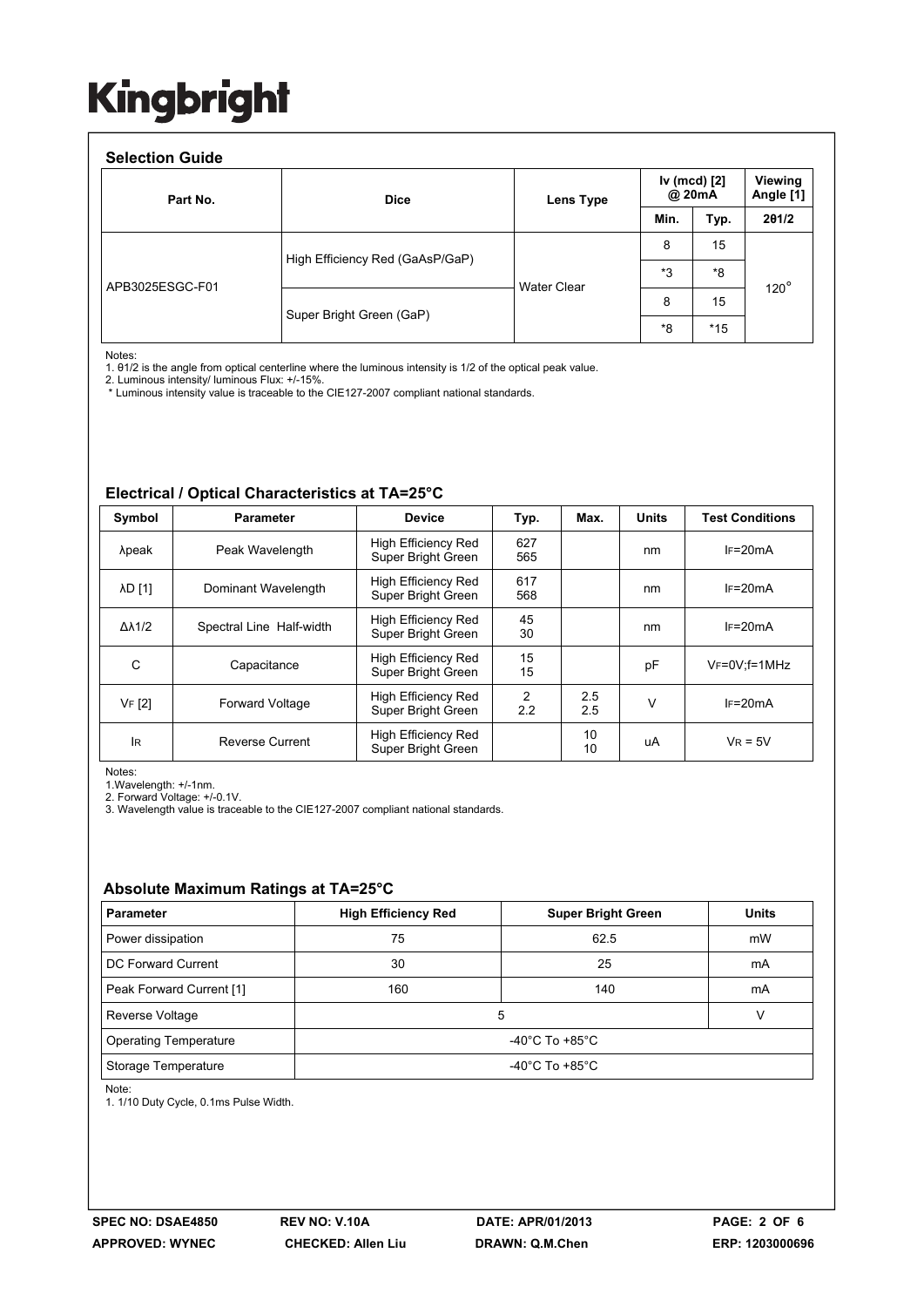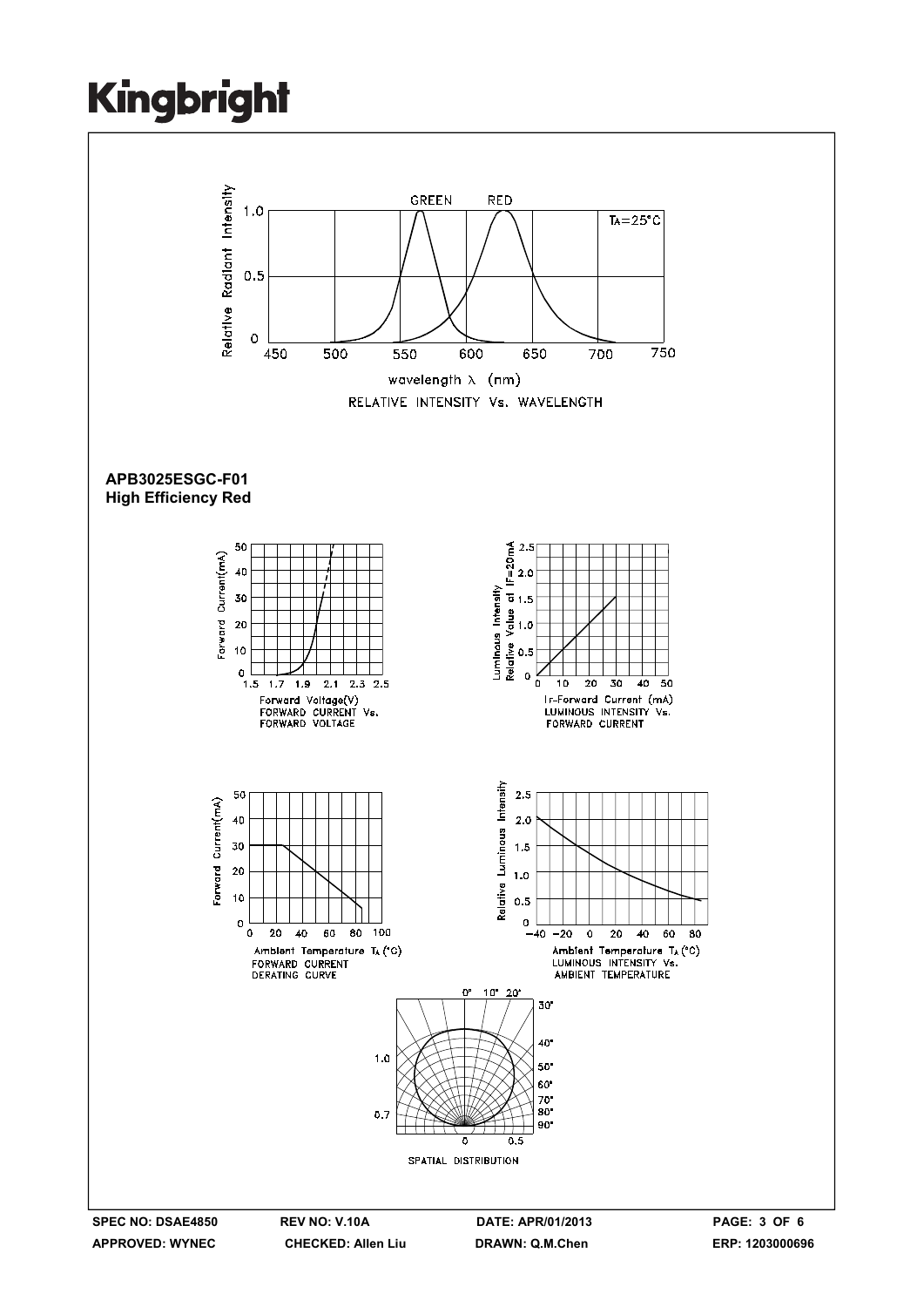### **Super Bright Green**

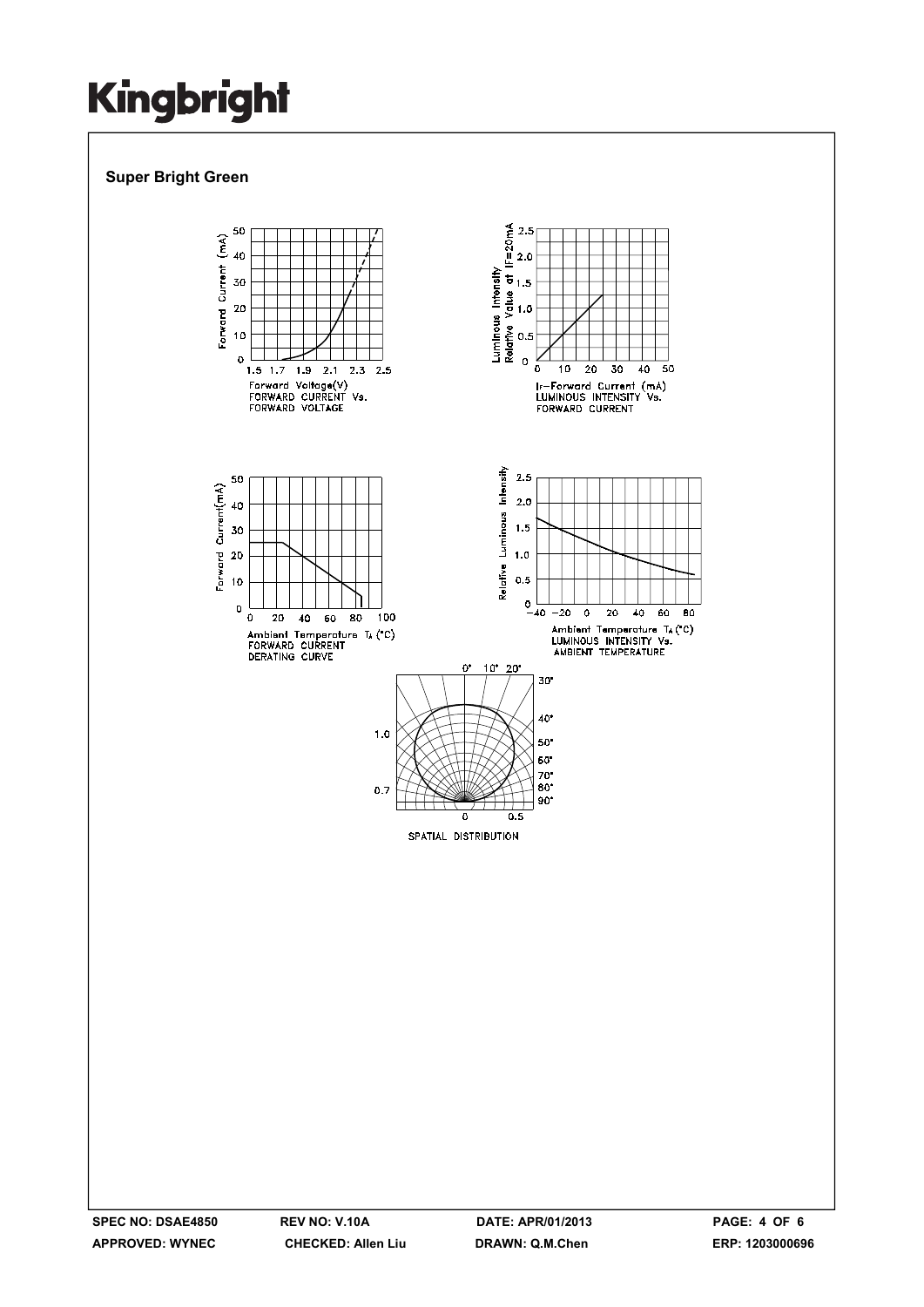### **APB3025ESGC-F01**

**Reflow soldering is recommended and the soldering profile is shown below. Other soldering methods are not recommended as they might cause damage to the product.**